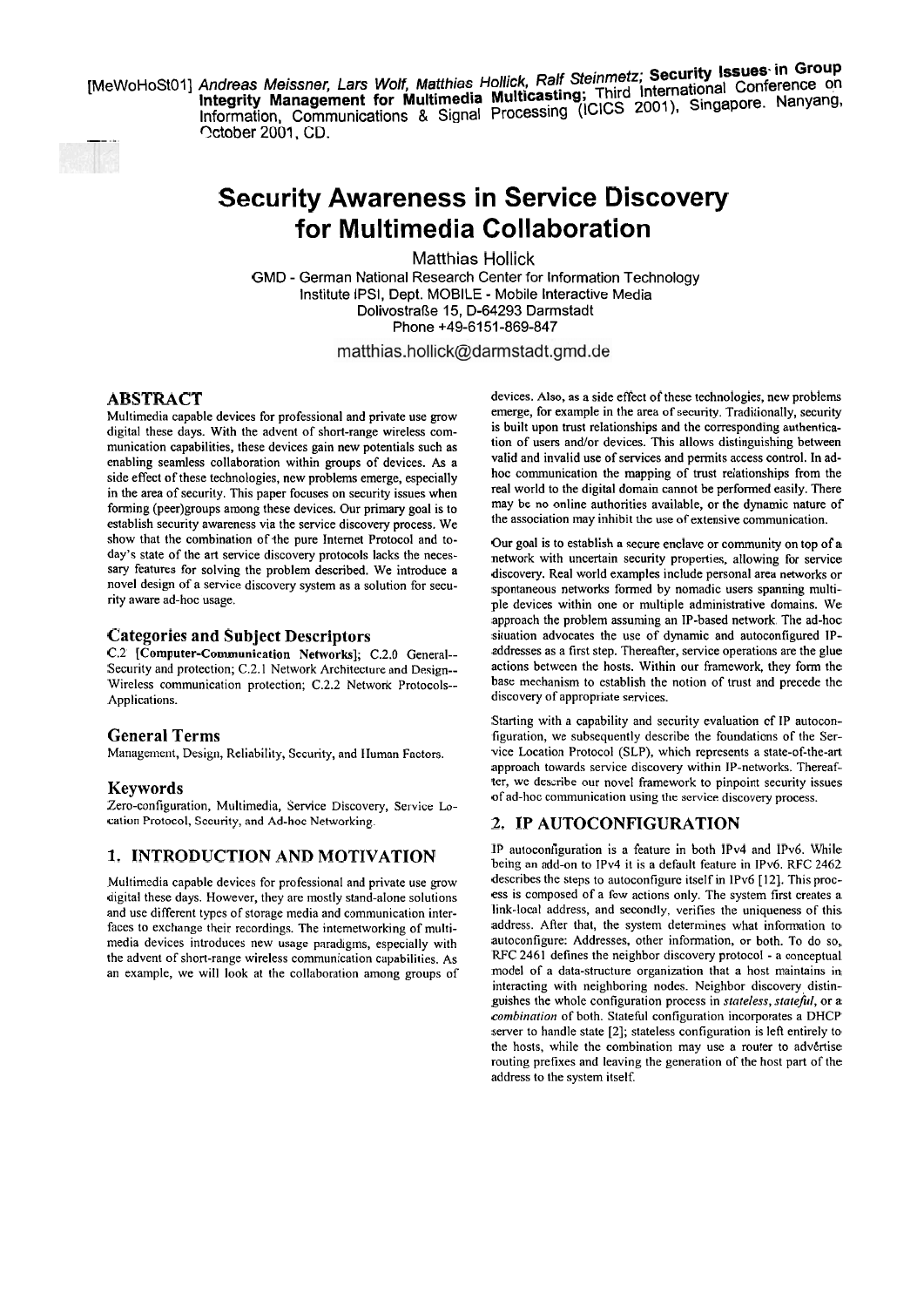If we assume a pure ad-hoc network, the communication among hosts attached to the Same link is possible after the generation of a stateless link-local address. The duplicate address detection algorithm queries all hosts attached to the link if the chosen address is already in use. An adversary listening on the Same link and roughly answering the discovery messages can attack the availability of stateless autoconfiguration. As a solution, neighbor discovery messages can be protected using the lPSec Authentication Header mode [I]. However, if we assume hosts communicating in a pure ad-hoc environment there will be most probably no pre-existing security association and no easy way to establish one. As opposed to the ad-hoc situation, a partly or fully managed network may introduce preconfigured security associations at the expense of spontaneity. To summarize, autoconfiguration in 1P can only be secured if manual pre-configuration exist.

## **3. SERVICE DISCOVERY AND SECURITY**

In the real world the concept of trust is the most important basis for security awareness between persons. To bridge the gap between reality and the digital realm we have to translate this notion of trust [13]. Our approach uses the service discovery process in analogy to the human perception of the surrounding world. Service discovery, being the core of the security process in ad-hoc environments, requires inline security and reliability.

In [7] a Summary of security mechanisms for service discovery is presented. In the following we consider aspects of availability, authenticity and privacy as necessary for the data-plane. Availability, confidentiality and integrity should be regarded as crucial for the communication circumstances.

Since the basics of service discovery for ad-hoc environments are well known and differ only slightly in various protocols, we take the Service Location Protocol (SLP) as an example for the following discussion.

The Service Location Protocol was designed to alleviate the administrative burden and to allow quick adoption to ad-hoc situations **[3]** [4]. SLP dynamically publishes and retrieves service information. To do so, SLP introduces User Agent (UA), Service Agent (SA) and Directory Agent (DA), which are related to application processes. The UA acts on behalf of the user to request and retrieve service information from a DA or SA. The SA advertises one or more services. The DA operates as a service information cache, which collects service advertisements and, as a result, allows for better scalability. The service information is described using Uniform Resource Locators (URLs). The data structure comprises unique service types and description attributes, which are defined within so-called service templates.

SLP has only weak security mechanisms. A threat analysis can be found in *[6].* Essentially the only security features SLP supports are the authenticity and integrity of service information. These rudimentary features are based on pre-established security relationships. The availability and reachability of the protocol entities is partially assured using multicast rnechanisms, which increase the robustness of the protocol. The requirements we demand in a security aware SLP are shown in Table I. Herein, we distinguish the security goals for the control plane (communication circumstances) and the data plane (data) of the protocol. We consider the security goals as a strong basis. However, there may be scenarios where the goals described are not strong enough.

| Table 1. Security goals for Secure SLP |  |  |
|----------------------------------------|--|--|
|----------------------------------------|--|--|

| Property                                           | <b>SLP</b>     | <b>Secure SLP</b> |
|----------------------------------------------------|----------------|-------------------|
| Integrity (data)                                   | Optional       | Yes               |
| Authenticity (circumstances)                       | Optional       | Yes               |
| Confidentiality (data)                             | N <sub>o</sub> | Negotiation       |
| Anonymity / Pseudonymity<br>(circumstances)        | No             | Negotiation       |
| Hiding, covered communication<br>(data)            | No             | N <sub>o</sub>    |
| Unobservability, untraceability<br>(circumstances) | No             | No                |
| Availability (data)                                | Partially      | Partially         |
| Reachability (circumstances)                       | Partially      | Partially         |
| Nonrepudiation (circumstances)                     | No             | N <sub>0</sub>    |

#### **3.1 A Framework for Secure Service Discovery**

To address the problems mentioned above, we Start with the protocol facilities the service location protocol provides and thereafter introduce additional components, policies and semantics to enhance the process of service discovery and allow for additional security measures. For the ad-hoc usage scenarios we investigate, there will likely be no DAS. Therefore, and due to space constraints, we will limit our discussion to cover the direct information exchange between UA and SA only. In the Following we give a brief outline of the protocol modifications to bring in security.

To allow for confidential service information we introduce security groups and take for granted that SLP can be combined with cryptographic means to ensure confidentiality within security groups. The lefi pane in fig.1 depicts the SLP standard interaction using the so-called direct mode (without DA), which represents an end-to-end communication. The right pane of fig. 1 illustrates security groups, which are indexed with the letters a, and b. If we assume confidential communication inside these groups, an outside attacker would have no possibility to eavesdrop or to inject false service information. However, in the case of our secure SLP, we convey the security problem to the secure establishment of the security groups.



**Fig.** 1. SLP **Operation With and Without Security Groups** 

Military history as an analogy demonstrates that knowing about friends and enemies is crucial for security. Imagine radar stations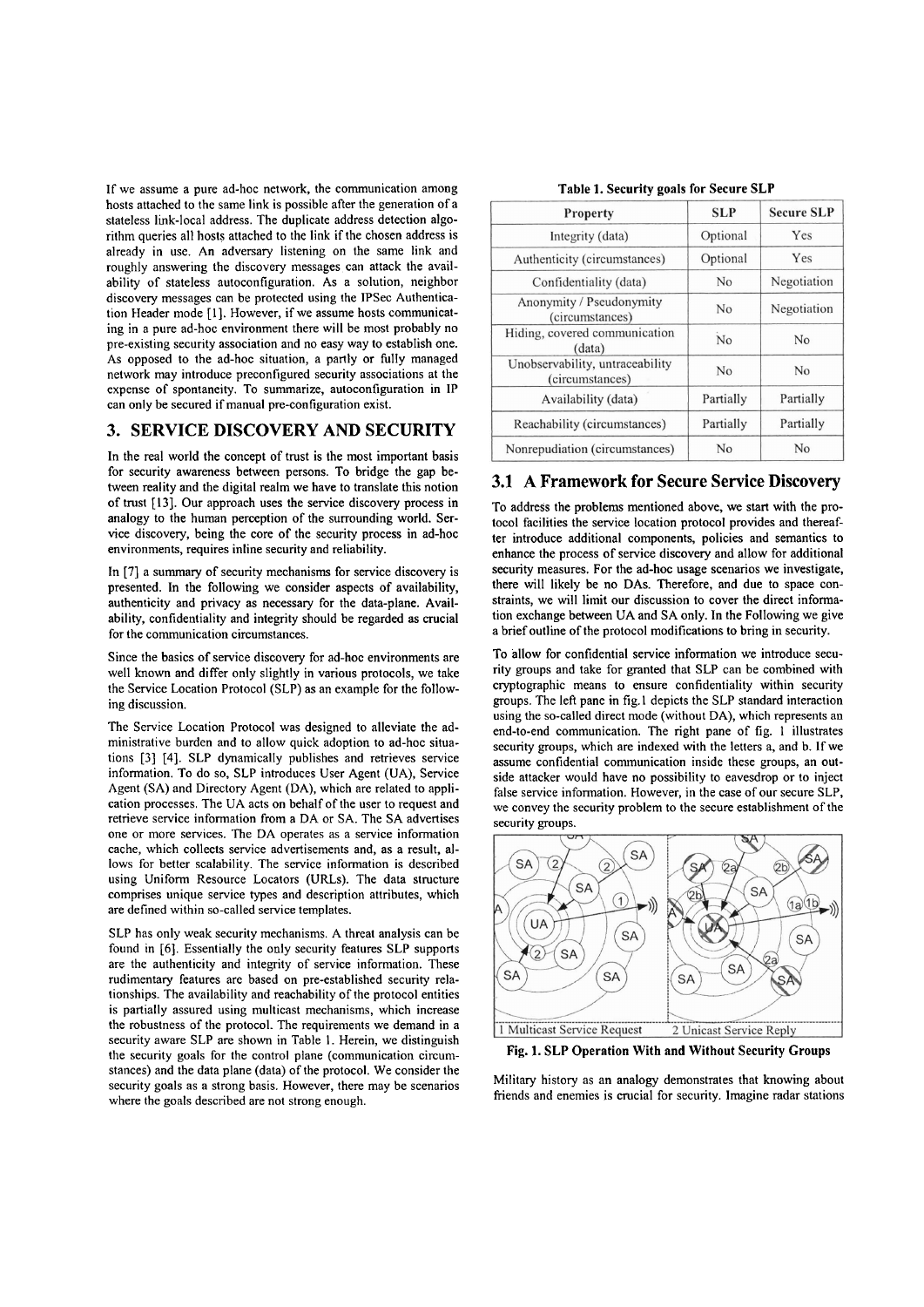used to reveal airplanes on the battlefield: The knowledge about speed and direction and a genuine identification, if available, let the Operator decide how to react. To solve our problem of establishing security groups, we thus first have to identify which SAs we trust. To do so, we may use pre-established security relationships for all our personal devices. For unfamiliar devices we have to learn about their behavior. Our findings if services are "good" or "bad" lead to a transaction history each UA keeps locally. This history expresses the reputation we attribute to the system or service in question.

#### **3.2 From Default Mode to Secure Mode**

Due to space constraints we describe only one part of the design in detail. We focus on the transition from insecure to confidential mode of the protocol. Provided that we know about the trustworthiness of given SAs we have to establish a secret between all members of the prospective security group. The cryptographic primitives of a shared secret among all group members are out of scope for this contribution. Nevertheless it is of utmost importance to insure the validity of the initial keys using appropriate mechanisms to prevent active attacks (e.g. man-in-the middle attacks).

Having introduced these basic assumptions, we extract the correct chronological order of protocol interactions involved. These steps are partly depicted in figure 2 below and described in detail in the following. As a prerequisite we presume that all hosts can communicate sharing the Same link to be able to build upon IP autoconfiguration. The steps are illustrated assuming a pull model originating at the UA:

- 1) Query the SA for public information about the security policy.
- 2) Match the own policy against the SAs policy. lnclude user interaction if necessary.
- **3)** Exchange secrets to allow for confidentiality against outsiders (not necessarily coupled to the assurance of authenticity of the communication partner!).
- 4) Switch to pair-wise confidential communication mode, e.g. using 1PSec.

As a result a secure communication, which assures that the entilies talk to the Same (not necessarily authentic!) communication partner for the rest of the process can be guaranteed. If the entities cannot match their policy the normal (insecure) SLP operations can be employed.

Depending on whether we Want to perform access control on a per-user/-device or on a per-group of users/devices basis, we have to choose an appropriate key exchange method. To perfom access control different mechanisms can be used. A federation of one principal and multiple devices may use a form of imprinting as descnbed in [J01 to ensure the authenticity of the communication partner. For a group of principals with multiple devices these administrative domains can be brought together with group based paradigms like join/invite messages from a master, or elections among the actual participating hosts if new hosts request to join the secure group. Moreover, mechanisms like community based service location or the resurrecting duckling model in [I I] can be applied to the scenario. To finish the steps of protocol interactions:

5a) Peer mode (only one UA and one SA) can start to enforce access control and will continue to communicate confidentially.

5b) Group mode access control will give the privileges depending on group membership (security domain or group). Since secure multiparty communication using multicast is out of scope of IPSec, a separate mechanism has to be specified. Having established a common secret, the group has to switch to confidential multicast communication.



Fig. **2.** Partial Decision Diagram to Establish Secure Service Discovery with SLP

At the implementation level the Service Location Protocol has to be enhanced to allow for access control and confidential communication:

We make a distinction between public and private service information. The public information is used to be compatible to SLP and mapped to the default scope.

We misuse the scope feature of SLP to distinguish between private and public information. The scopes will be negotiated dynamically between UA and SA and present only a logical boundary. A second cryptographic security boundary is en